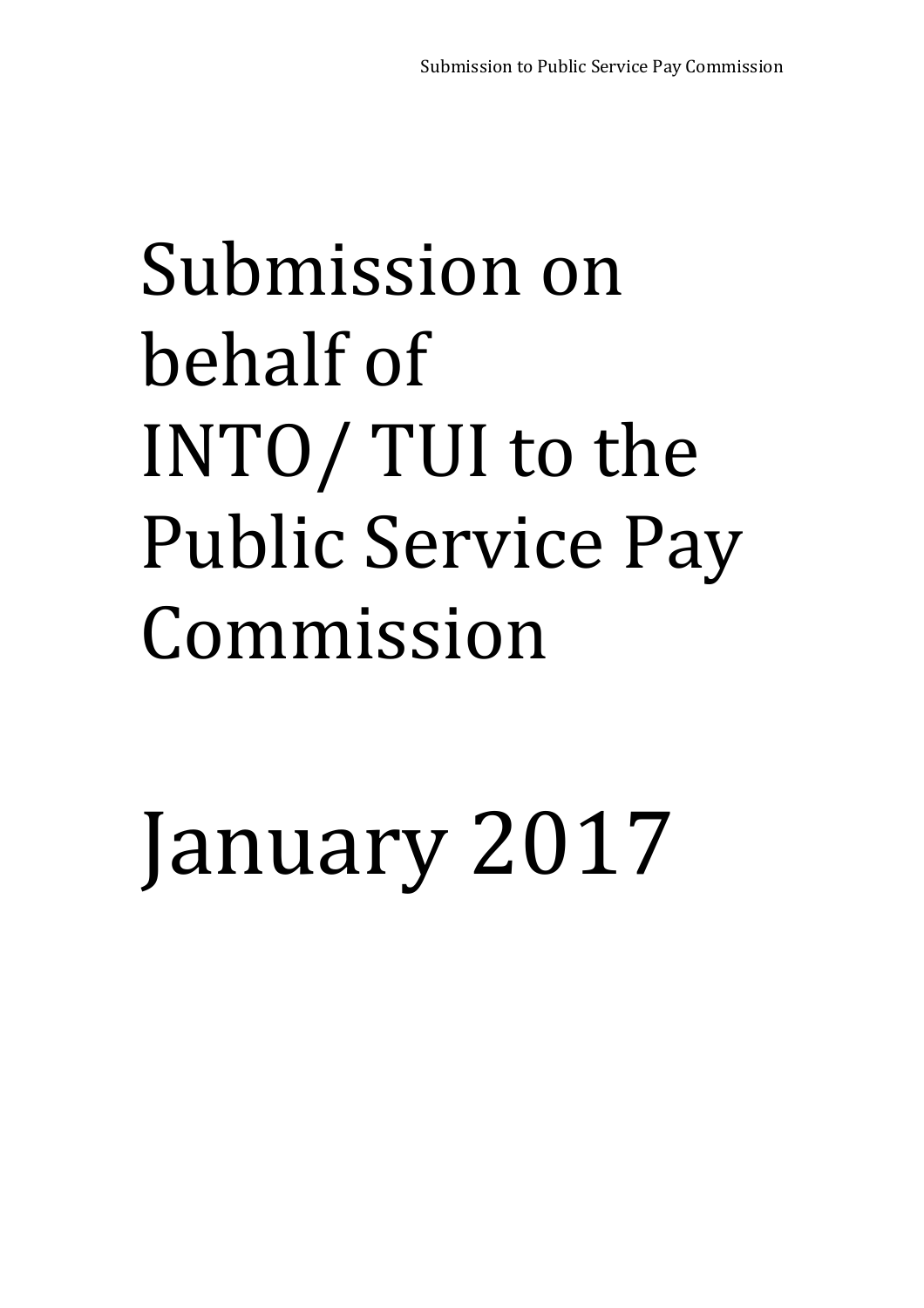## **Introduction**

The Irish National Teachers' Organisation (INTO) and the Teachers' Union of Ireland (TUI) welcome the opportunity to make a submission to the Public Service Pay Commission. The two unions represent 50,000 teachers and lecturers at primary level, second level, and in further and higher education. This submission is to assist the Commission in its advice to government on Public Service remuneration policy in the education sector. It addresses the factors which the Commission has stated that it will have regard to in this advice.

Teachers and lecturers, in common with other public servants, have contributed to the recovery in the Irish economy, not only through reductions in income and pensions, but also by continuing to cooperate with change and innovation in the education sector. The continued contribution of teachers and lecturers cannot be taken for granted, and proper remuneration plays a vital role in recruiting and retaining a committed teaching profession.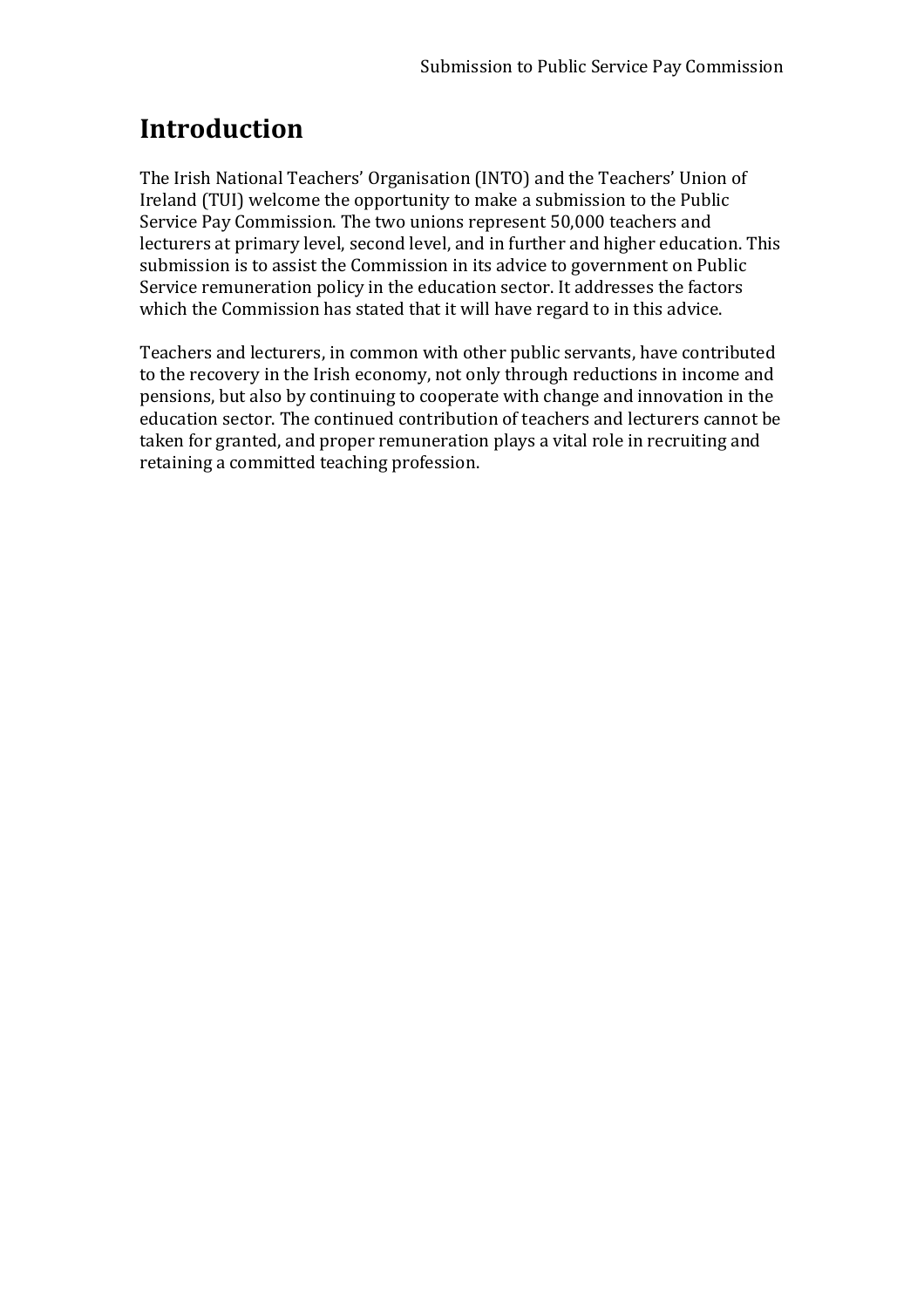# **Unwinding of FEMPI and associated pay cuts**

The submission made by the Public Services Committee (PSC) of the Irish Congress of Trade Unions (ICTU) has comprehensively outlined the scope and sequence of the cuts to public service pay imposed by the suite of Financial Emergency Measures in the Public Interest Acts (FEMPI) between 2009 and 2015, and the disimprovements in other terms and conditions which have been imposed, such as the revised public service sick leave scheme and the imposition of additional working hours. INTO and TUI endorse the PSC submission and call on the Commission to establish a road map out of the FEMPI legislation and related matters, which would be acceptable to public servants and the country at large. This can be achieved through a combination of pension levy reductions and pay restorations, and engagement with unions on other issues impacting on pay and terms and conditions.

Teachers' and lecturers' pay has been reduced through a number of associated cuts or reductions. These have had a significant and disproportionate effect on the profession. We call on the Commission to give special consideration to the following:

### **Reduction in New Entrant Pay**

Equal pay for equal work is a core principle.

### **General Pay Cut for new entrants**

With effect from 1 January 2011, new entrants to teaching and lecturing, in common with other new entrants to the public service, suffered a 10% pay cut.

### **Lower starting point**

In addition, from that date, all new entrants to teaching have started on the first scale point. Prior to this, new entrants to teaching were placed either on point two or three of the scale, depending on the length of their pre-service training. This change, in and of itself, represented a significant further reduction both in starting salary and career earnings

and was particular to teaching. The tables on right show that, even with current agreements, the starting salaries of teachers remain at significantly below 2008 levels.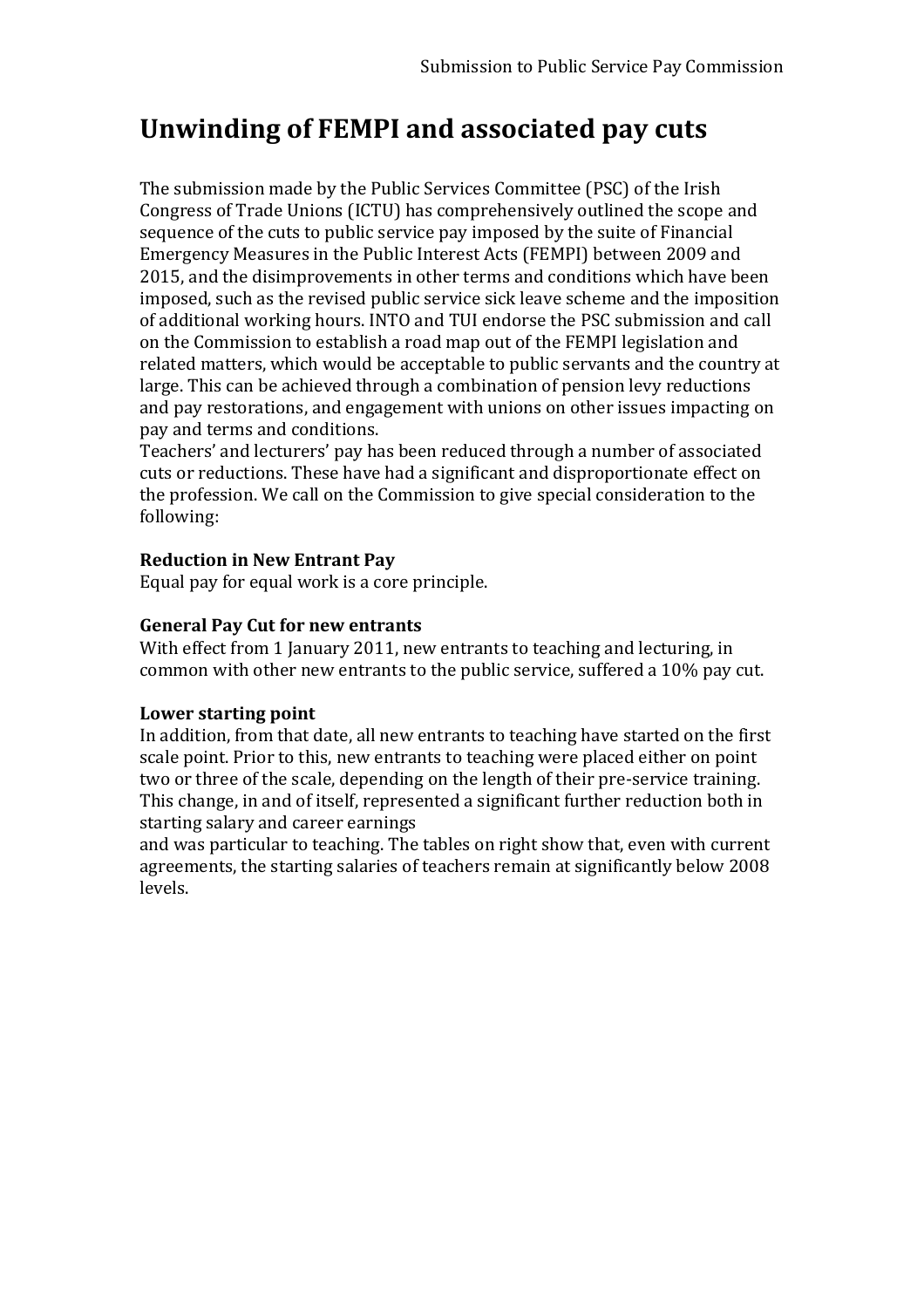## **Teachers' Starting Salary 2008 - 2018 (Primary)**

Assumption: Primary teacher – B.Ed entrant (starting on point two for pre-2011 entrants) with an Honours Qualification performing Supervision and Substitution duties.

| <b>Total</b>                                    | 40,699     | 38,659     | 33,832     | 32,294     | 30,702     | 31,805                                             | 32,806                                              | 34,602                                               | 35,602                                               |
|-------------------------------------------------|------------|------------|------------|------------|------------|----------------------------------------------------|-----------------------------------------------------|------------------------------------------------------|------------------------------------------------------|
| Supervision<br>and<br>Substitution<br>Allowance | 1,769      | 1,769      | 1,592      | 1,592      | n/a        | €796<br>integrated<br>into<br>incremental<br>point | €796<br>integrated<br>into<br>incremental<br>point  | €1,592<br>integrated<br>into<br>incremental<br>point | €1,592<br>integrated<br>into<br>incremental<br>point |
| Honours<br>Qualification<br>Allowance           | 5,177      | 4,918      | 4,426      | n/a        | n/a        | n/a                                                | Half<br>restoration<br>onto<br>incremental<br>point | Half<br>restoration<br>onto<br>incremental<br>point  | Full<br>restoration<br>onto<br>incremental<br>point  |
| Incremental<br>Point                            | 33,753     | 31,972     | 27,814     | 30,702     | 30,702     | 31,805                                             | 32,806                                              | 34,602                                               | 35,602                                               |
|                                                 | 01/09/2008 | 01/09/2010 | 01/09/2011 | 01/09/2012 | 01/09/2013 | 01/09/2016                                         | 01/01/2017                                          | 01/09/2017                                           | 01/01/2018                                           |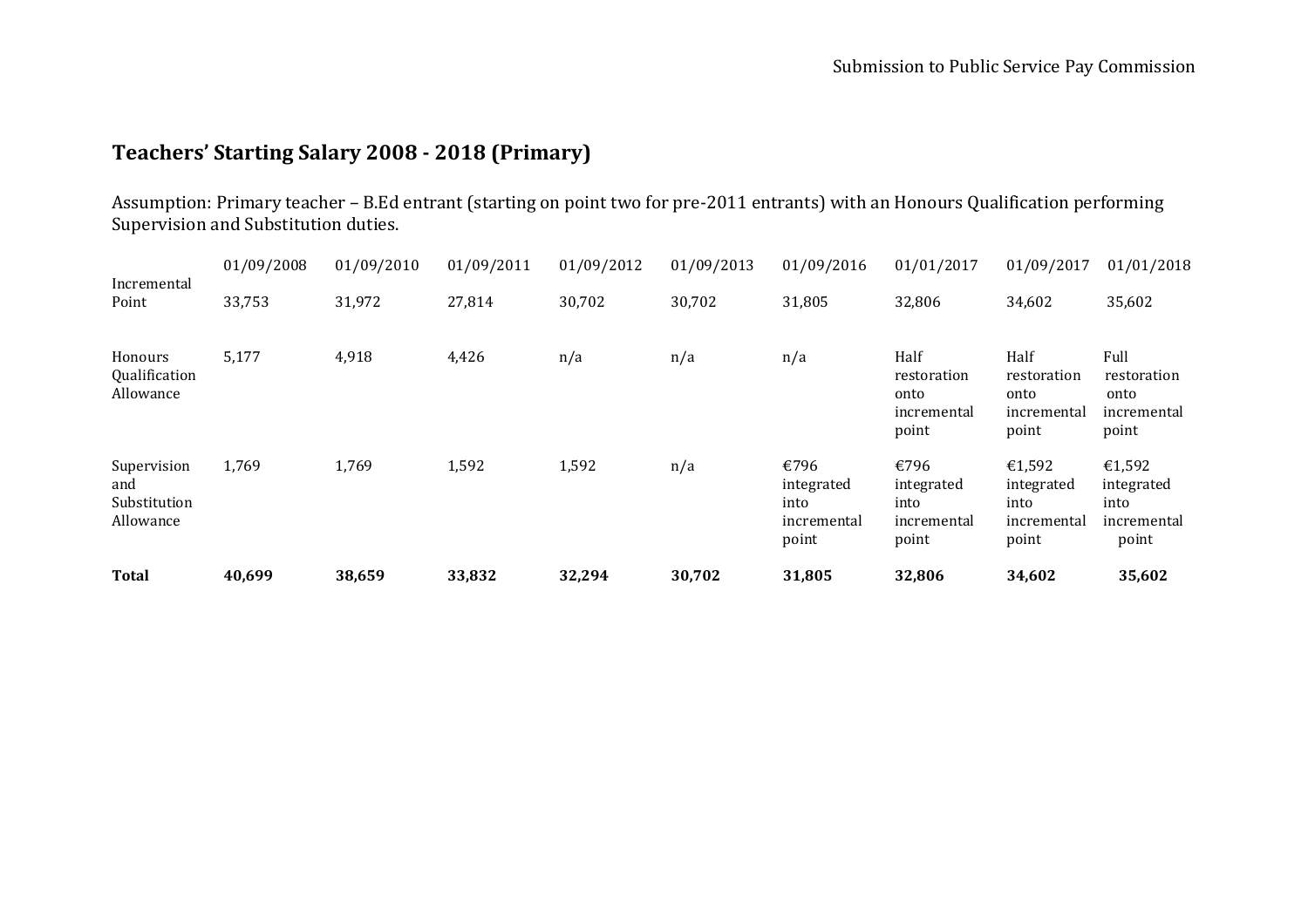## **Teachers' Starting Salary 2008 - 2018 (Post-Primary)**

Assumption: Post Graduate entrant with an Honours Degree Qualification and Higher Diploma in Education (Hons) performing Supervision and Substitution duties.

|                                                 | 01/09/2008 | 01/09/2010 | 01/09/2011 | 01/09/2012 | 01/09/2013 | 01/09/2016                                         | 01/01/2017                                          | 01/09/2017                                           | 01/01/2018                                           |
|-------------------------------------------------|------------|------------|------------|------------|------------|----------------------------------------------------|-----------------------------------------------------|------------------------------------------------------|------------------------------------------------------|
| Incremental<br>Point                            | 34,909     | 33,041     | 27,814     | 30,702     | 30,702     | 31,805                                             | 32,806                                              | 34,602                                               | 35,602                                               |
| Honours<br>Qualification<br>Allowance           | 5,177      | 4,918      | 4,426      | n/a        | n/a        | n/a                                                | Half<br>restoration<br>onto<br>incremental<br>point | Half<br>restoration<br>onto<br>incremental<br>point  | Full<br>restoration<br>onto<br>incremental<br>point  |
| Higher<br>Diploma in<br>Education (Hons)        | 1,301      | 1,236      | 1,112      | n/a        | n/a        | n/a                                                | n/a                                                 | n/a                                                  | n/a                                                  |
| Supervision<br>and<br>Substitution<br>Allowance | 1,769      | 1,769      | 1,592      | 1,592      | n/a        | €796<br>integrated<br>into<br>incremental<br>point | €796<br>integrated<br>into<br>incremental<br>point  | €1,592<br>integrated<br>into<br>incremental<br>point | €1,592<br>integrated<br>into<br>incremental<br>point |
| <b>Total</b>                                    | 43,153     | 40,961     | 34,944     | 32,294     | 30,702     | 31,805                                             | 32,806                                              | 34,602                                               | 35,602                                               |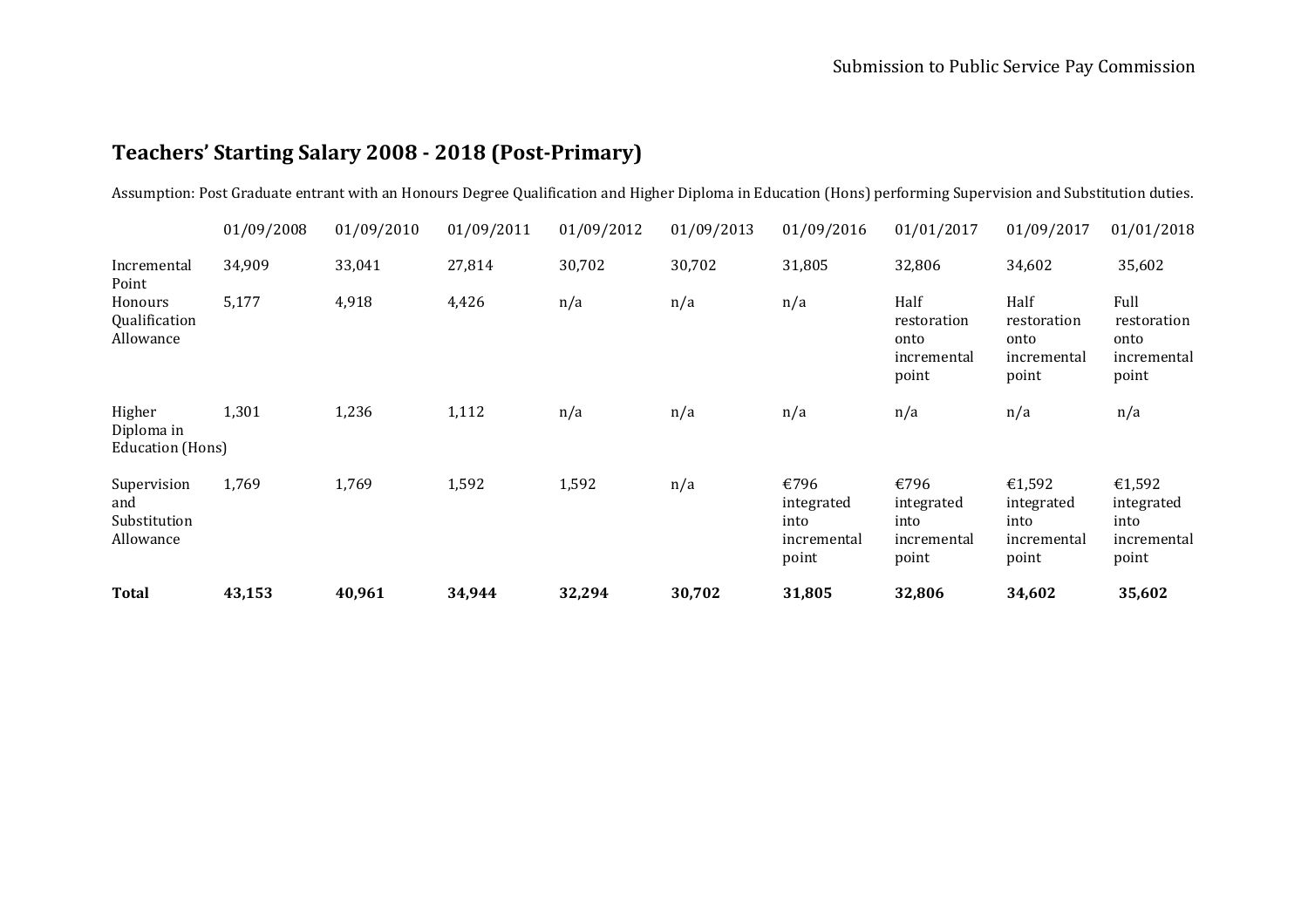#### **Longer scale – two additional points**

From 1 January 2011, two points were added at the bottom of the teachers' common basic scale. The post-2011 salary scale has 27 points whereas the pre-2011 scale has 25 points. Where those who entered teaching prior to January 2011 had started on either point two or point three of a 25-point scale – the de facto starting points (as set out on page two) – new entrants since then have started on point one of a 27-point scale. The combination of a longer scale and commencement on the first point of that scale involves a delay of three to four years in payments for post-2011 teachers, further widening the pay differential. This differential was addressed to a limited extent through the Haddington Road Agreement, in that post-2011 entrants now progress to the pre-2011 scale on a delayed basis, following two added points at the start of the scale. For teachers, this delayed progression is of particular seriousness and significance. While the post-2011 scale is equalised with the pre-2011 scale at the top point, many teachers will never reach the top point since it requires lengthy and sustained service to do so. We believe that a 27-point scale is unique to teaching.

### **Effect of 2011 cut and scale adjustments**

The position at this stage is that, as a result solely of the 2011 cuts and adjustments to scale and starting point – taking account of the mitigation provided for under the HRA – a new entrant starting teaching from 1 September 2016 will, over a full service career of 40 years, earn some  $\epsilon$ 75,000 less than a comparable entrant who started on 1 September 2010.

The DES acknowledged the impact of this cut in its business case to DPER on the Review of Allowances in 2012 "…it is important to stress that the impact of measures taken to date (10% cut and commencement on first point of scale) have had a disproportionate impact upon new teachers. The starting pay of such new teacher entrants across the sector has been discounted by some 15% as opposed to the norm of 10% across the balance of the public service".1

### **Abolition of Allowances – February 2012**

Following a review of allowances conducted by the DPER in 2011/2012, a range of allowances was abolished for public servants who entered service on or after 1 February 2012. This resulted in a further, very severe and disproportionate cut in the pensionable pay of teachers.

In order to qualify, register and practise as a teacher, a new entrant to the profession must have an appropriate primary degree and, in the case of postprimary teachers, and an increasing number of primary teachers, an appropriate post-graduate qualification.

Prior to 1 February 2012, a pensionable allowance of  $\epsilon$ 4,918 had been payable to entrants to teaching who held an honours primary degree. In addition, a pensionable allowance of  $\epsilon$ 1,236 was paid to those entrants who also held a Higher Diploma in Education – H.Dip. (now re-classified as a Professional Master of Education – PME), in recognition of the qualification itself, the consequent longer duration of pre-service training and the opportunity cost this involves.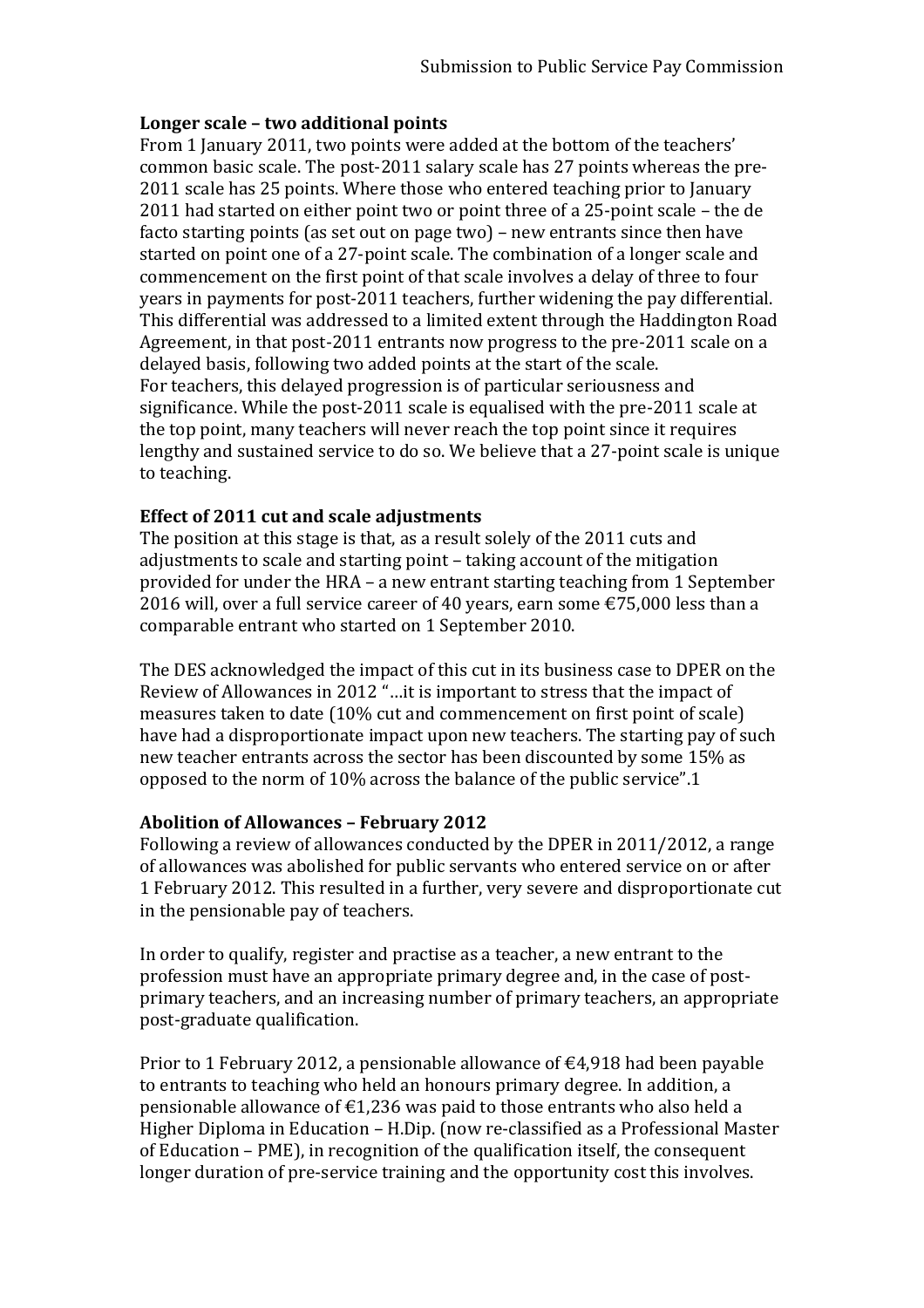Abolition of these allowances represented a further pay cut of some 17% for those who entered teaching on or after 1 February 2012, over and above the cuts applied to those who entered in the period from 1 January 2011 to 31 January 2012.

### **Partial Mitigation – September 2016 Agreement between the INTO/TUI and DES/DPER**

In September 2016, TUI and INTO concluded an agreement with the Departments of Education and Skills and Public Expenditure and Reform which allows for re-instatement (by its incorporation into a revised scale) of the honours primary degree allowance for those appointed on or after 1 February 2012. This only addressed one significant element of the problem associated with the removal of the universal pensionable qualification allowances from new entrants from 1 February 2012.

## **Outstanding issue – PME/H. Dip. Allowance**

However, this agreement did not address the matter of the PME/H.Dip. allowance, as is acknowledged in the following extract: "The parties also acknowledge that the issue of the payment of the H.Dip. allowance to teachers was not resolved in the current process and that the union side reserves its right to seek to have this issue considered through appropriate mechanisms". The PME/H. Dip. is an additional required qualification for registration with the Teaching Council at post-primary level only and could not therefore be addressed by incorporation of the PME/H.Dip. allowance into the scale that is common to both primary and post-primary. It is noteworthy, however, that an increasing number of primary teachers are qualifying as teachers through a PME. This inequality requires to be dealt with by way of restoration of the allowance. The argument for restoration, we believe, is compelling. To qualify and register with the Teaching Council as a post-primary teacher, one must hold the PME/H. Dip. Qualification

Almost universally, those entering post-primary teaching hold the PME/H. Dip. at honours level. Whereas the H. Dip. in Education was a full-time one year course, the Professional Master of Education is a full-time two-year course. The additional year imposes a very substantial additional cost – some  $\epsilon$ 9,000 in course fees and over  $\epsilon$ 30,000 in earnings forgone. In addition, the consequential effect of the delay in accessing each point of the teachers' common basic scale is significant.

All of this is a layered loss, over and above the raw loss of  $\epsilon$ 1,236 in each year of a 40-year career (without regard to any applicable compounding effect). A new entrant will be at a loss of a further €50,000 on top of the €75,000 lost as a result of the scale point changes, bringing the aggregate loss to  $\text{\textsterling}125,000$ . While the unions have brought the matter to the Teachers' Conciliation Council, we would ask the PSPC to identify and address this palpable unfairness as a matter of priority. The simple fact is that unless the matter is resolved, pay equality in the profession cannot be achieved.

### **Outstanding issue – pay differential pre and post 2011**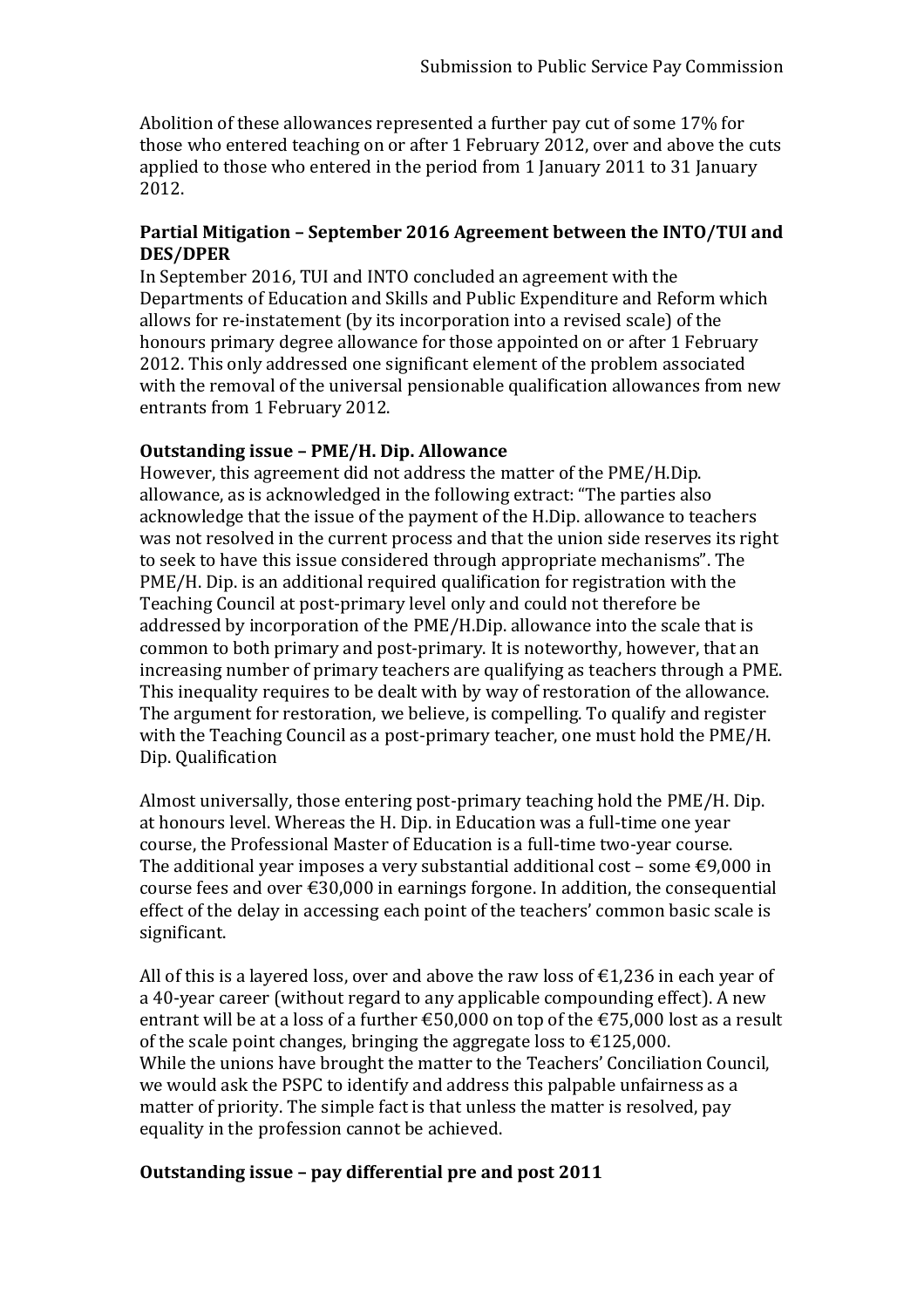Moreover, the September 2016 Agreement did not address the pay disparity between those appointed on or after 1st January 2011 and those appointed before that date, observing as follows: "The parties acknowledge that the issue of the pay of January 2011 new entrants to the public service was not resolved in the current process. The parties understand that entry levels of pay will be considered by the Public Service Pay Commission, which will examine pay levels across the public service."

We believe that this differential pay for exactly the same work is neither justifiable nor lawful. The great majority of new entrant teachers are young and we believe that it is indirectly discriminatory on the age ground to pay them less for the same work. If there was at any time an economic justification, based on emergency circumstances, for introducing lower pay rates for new entrants, that justification no longer exists. It should be noted also that, rather than applying lesser pay rates to new entrants universally across the public service, the reductions have operated only at certain grades and not at the most senior levels, even in cases where the appointee is a new entrant to the public service. Moreover, these cuts coincided with regulatory changes under the aegis of the Teaching Council and an increase of at least one year in the length of required pre-service, unpaid training. This has had the direct effect of delaying the commencement of paid employment for those entering teaching and of increasing the opportunity cost of pursuing teaching as a career.

Even with the restoration, the gap in earnings is substantial – at  $\epsilon$ 75,000 – over the course of a career (for a 1/09/2016 entrant). The very lengthy teacher scales need to be shortened to address the career earnings anomaly, with the starting points on the salary scale for teachers pre – 2011 reinstated. The unions call upon the PSPC to address this core matter in their recommendations.

The unions also ask the PSPC to address this matter insofar as it affects other marker/entry grades in the education sector that similarly suffered the 10% pay cut in 2011. These grades include the Assistant Lecturer (AL) grade in the Institute of Technology sector, the Resource Person grade in the Youthreach service (in the Education and Training Board – ETB – sector) and a number of grades in further and adult education.2 The scale of each of these grades was lengthened by the addition of two points at the bottom of the scale. It is noteworthy that other cuts in the earnings of assistant lecturers in the Institute of Technology sector were also applied. Under the terms of the Haddington Road Agreement, the rate for marking a script was reduced to 75% of its previous value and the weighting for working after 6 p.m. was reduced from 1.5 to 1.25. Together, these cuts represent a significant loss of earnings for those affected. It is also noteworthy that appointment to an Assistant Lecturer position now routinely requires both a period of industrial experience and a doctoral qualification. The advertised, nominal qualification requirement rarely suffices. The de facto requirements for appointment have resulted in a later commencement age and an associated diminution in potential career earnings. This is apart altogether from the casualised nature of the employment that is frequently offered.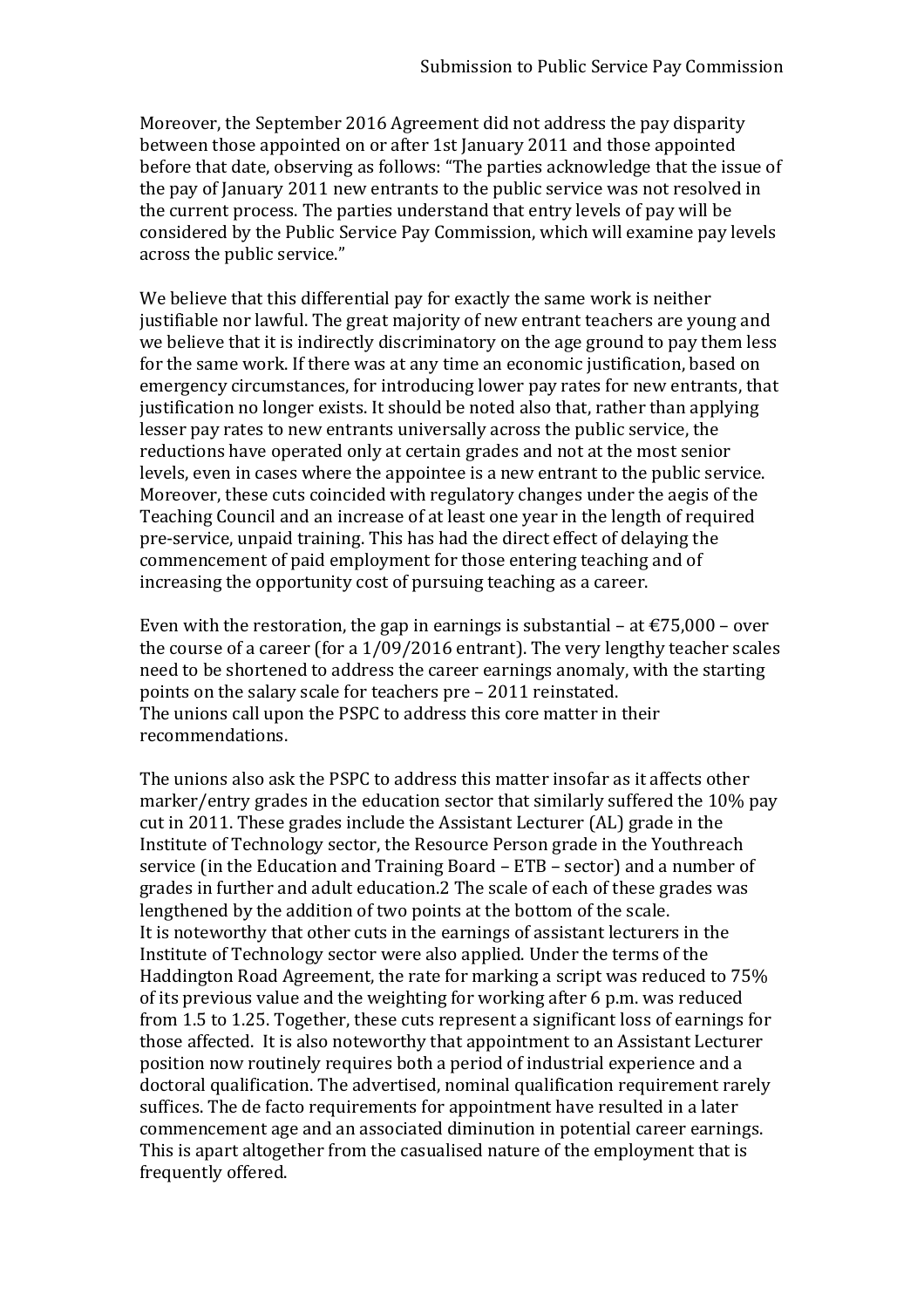Teachers and lecturers whose contracts offer only a fixed hourly rate of pay have also suffered as a result of cuts to the applicable hourly rates of pay arising from the pro-rata application of the 2011 pay cut.

Unless these matters are addressed, there will continue to be a lack of equity within a particular grade. This will inevitably lead to ongoing industrial relations difficulties based on a legitimate sense of grievance.<sup>1</sup>

 $\overline{a}$ 

Adult Education Literacy Organiser/Community Education Facilitator/Adult Education Guidance Counsellor/Adult Education Guidance Co-Ordinator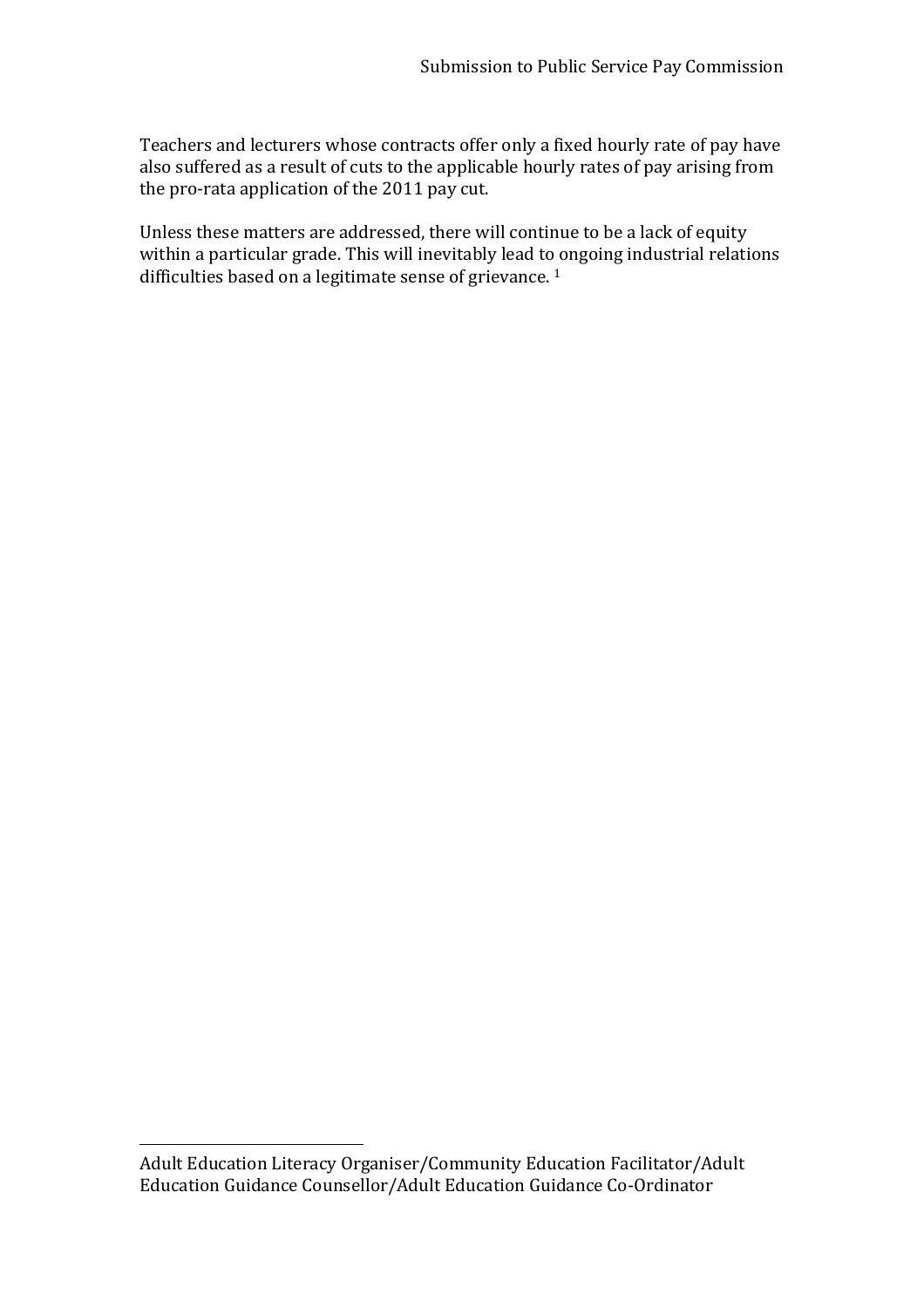## **Outstanding Benchmarking Award**

In 2007, Section 14.15 Report of the Public Service Benchmarking Body (PSBB) made a significant pay recommendation in respect of principals and deputy principals in primary schools. The PSBB noted the differences in the allowances at primary and primary levels. This difference is set out in Table 1

|--|--|

| <b>Principals of Primary Schools</b> |        | <b>Principals of Post-Primary Schools</b> |           |  |  |
|--------------------------------------|--------|-------------------------------------------|-----------|--|--|
| Allowance<br>Category                |        | Category                                  | Allowance |  |  |
|                                      | €      |                                           | €         |  |  |
| 1 Schools with 1-5 teachers          | 9,328  | 1 Schools with 1-3 teachers               | 9,328     |  |  |
| 2 Schools with 6-7 teachers          | 10,452 | 2 Schools with 4-5 teachers               | 10,452    |  |  |
| 3 Schools with 8-11 teachers         | 12,261 | 3 Schools with 6 teachers                 | 12,261    |  |  |
| 4 Schools with 12-13 teachers        | 14,387 | 4 Schools with 7-8 teachers               | 14,387    |  |  |
| 5 Schools with 14-16 teachers        | 16,737 | 5 Schools with 9 -10 teachers             | 16,737    |  |  |
| 6 Schools with 17-19 teachers        | 19,120 | 6 Schools with 11-12 teachers             | 19,120    |  |  |
| 7 Schools with 20-23 teachers        | 21,427 | 7 Schools with 13-15 teachers             | 21,427    |  |  |
| 8 Schools with 24-26 teachers        | 23,759 | 8 Schools with 16 teachers                | 23,759    |  |  |
| 9 Schools with 27-30 teachers        | 25,475 | 9 Schools with 17-19 teachers             | 25,475    |  |  |
| 10 Schools with 31-35 teachers       | 27,249 | 10 Schools with 20-22 teachers            | 27,249    |  |  |
| 11 Schools with 36+ teachers         | 29,833 | Schools with 23-26 teachers<br>11.        | 29,833    |  |  |
|                                      |        | 12 Schools with 27-30 teachers            | 31,580    |  |  |
|                                      |        | 13 Schools with 31-35 teachers            | 34,959    |  |  |
|                                      |        | 14 Schools with 36-40 teachers            | 36,099    |  |  |
|                                      |        | 15 Schools with 41-50 teachers            | 39,154    |  |  |
|                                      |        | 16 Schools with 51-59 teachers            | 40,854    |  |  |
|                                      |        | 17 Schools with 60+ teachers              | 42,550    |  |  |

Having examined the submissions made by the INTO in respect of their claim for parity with post-primary principals, the PSBB considered that the differences in the allowances at primary and post-primary level was greater than is justified and that an improvement in the relative position of primary principals was warranted, particularly in the case of principals and deputy principals in smaller schools, and a revised system of allowances was recommended. (Table 2)

#### Table 2

| <b>Principals of Primary Schools</b> |           | <b>Principals of Post-Primary Schools</b> |           |  |
|--------------------------------------|-----------|-------------------------------------------|-----------|--|
| Category                             | Allowance | Category                                  | Allowance |  |
|                                      | €         |                                           | €         |  |
| 1 Schools with 1-7 teachers          | 12,261    | 1 Schools with 1-6 teachers               | 12,261    |  |
| 2 Schools with 8-11 teachers         | 14,387    | 2 Schools with 7-8 teachers               | 14,387    |  |
| 3 Schools with 12-13 teachers        | 16,737    | 3 Schools with 9-10 teachers              | 16,737    |  |
| 4 Schools with 14-16 teachers        | 19,120    | 4 Schools with 11-12 teachers             | 19,120    |  |
| 5 Schools with 17-19 teachers        | 21,427    | 5 Schools with 13-15 teachers             | 21,427    |  |
| 6 Schools with 20-23 teachers        | 23,759    | 6 Schools with 16 teachers                | 23,759    |  |
| 7 Schools with 24-26 teachers        | 25,475    | 7 Schools with 17-19 teachers             | 25,475    |  |
| 8 Schools with 27-30 teachers        | 27,249    | 8 Schools with 20-22 teachers             | 27,249    |  |
| 9 Schools with 31-35 teachers        | 29,833    | 9 Schools with 23-26 teachers             | 29,833    |  |
| 10 Schools with 36+ teachers         | 31,580    | 10 Schools with 27-30 teachers            | 31,580    |  |
|                                      |           | 11 Schools with 31-35 teachers            | 34,959    |  |
|                                      |           | 12 Schools with 36-40 teachers            | 36,099    |  |
|                                      |           | 13 Schools with 41-50 teachers            | 39,154    |  |
|                                      |           | 14 Schools with 51-59 teachers            | 40,854    |  |
|                                      |           | 15 Schools with 60+ teachers              | 42,550    |  |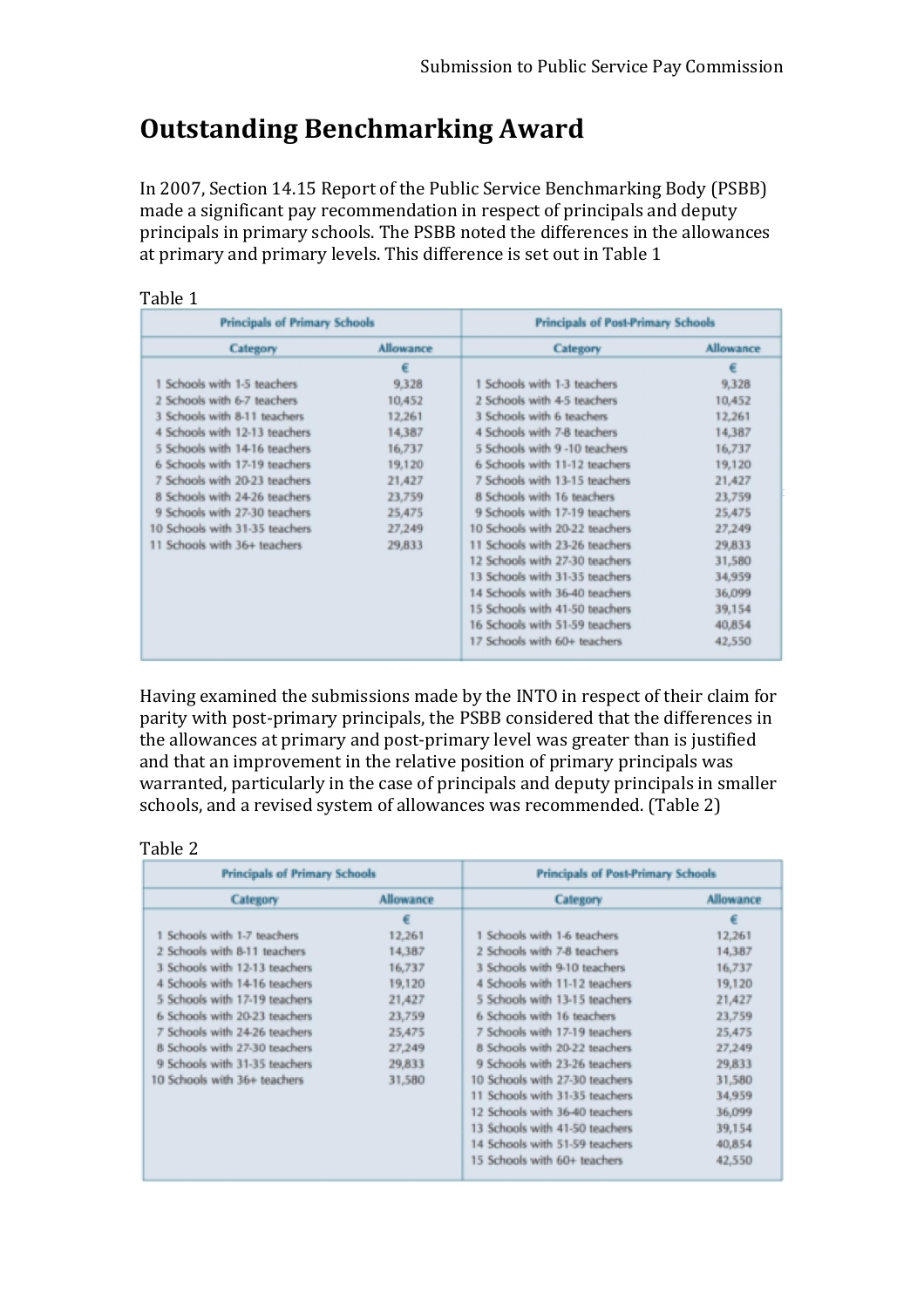(It should be noted that the FEMPI pay cuts of 2010 reduced these allowances and the scale for primary schools in Table 2 now runs from  $\text{\textsterling}12,238$  to  $\text{\textsterling}31,520$ ) The payment of the revised rate of allowance was scheduled for payment in full, to principals and deputy principals in primary schools with effect from 1/09/2008, but the award remains outstanding. The payment of the award was raised by INTO at every possible opportunity, but without success and the failure to pay it has become a huge source of grievance for primary principals and deputy principals.

In the intervening period, the job of the principal at primary level has become increasingly complex. The majority of those who would have benefitted most from the increase are the 56% of primary teaching principals, who carry the same level of responsibility and accountability as their colleagues in larger schools, but who also carry out full-time teaching duties. The demands of the legislation on principals – for example the statutory functions set out at Sections 22, 23 and 24 of the Education Acts (1998-2012) – do not distinguish between principals on the basis of school size or sector. The administration and responsibility associated with the inclusion of children with special education needs has been largely carried by principal teachers. In the same period as the award has been outstanding, the in-school management teams in primary schools have been decimated through the moratorium on appointments to such posts, which has seen the loss of over 4,600 promoted posts in the primary sector alone. Although evidence on the level of applications for principals' posts is not collected systematically, at least eight primary principalships were the subject of more than one round of advertisement in 2016 (from educationposts.ie).3

The case for the payment of the award has been made and won at an independent body. The failure to implement this award has the potential to undermine members' confidence in pay review bodies. Implementation of the Benchmarking award must be a priority in the context of the much stronger economy.

The failure to restore the payment is an unfair and unjust measure, which impacts on a section of INTO members, about whom Minister Bruton recently stated "We are lucky in Ireland to have such a dedicated and committed teaching profession, with school leaders of the highest calibre".4 It is imperative that these words are now matched with appropriate remuneration. We call on the Commission to advise the Government that the payment of the outstanding award is a key element of the unwinding of FEMPI.<sup>2</sup>

 $\overline{a}$ 

<sup>2</sup> 3 Of 202 Primary Principalships advertised on www.educationposts.ie in 2016 4 12 December, 2016 - Minister Announces Post Graduate Programme in School Leadership - See more at: http://education.ie/en/Press-Events/Press-Releases/2016- Press-Releases/PR2016-12-12.html#sthash.2oqKfxq9.dpuf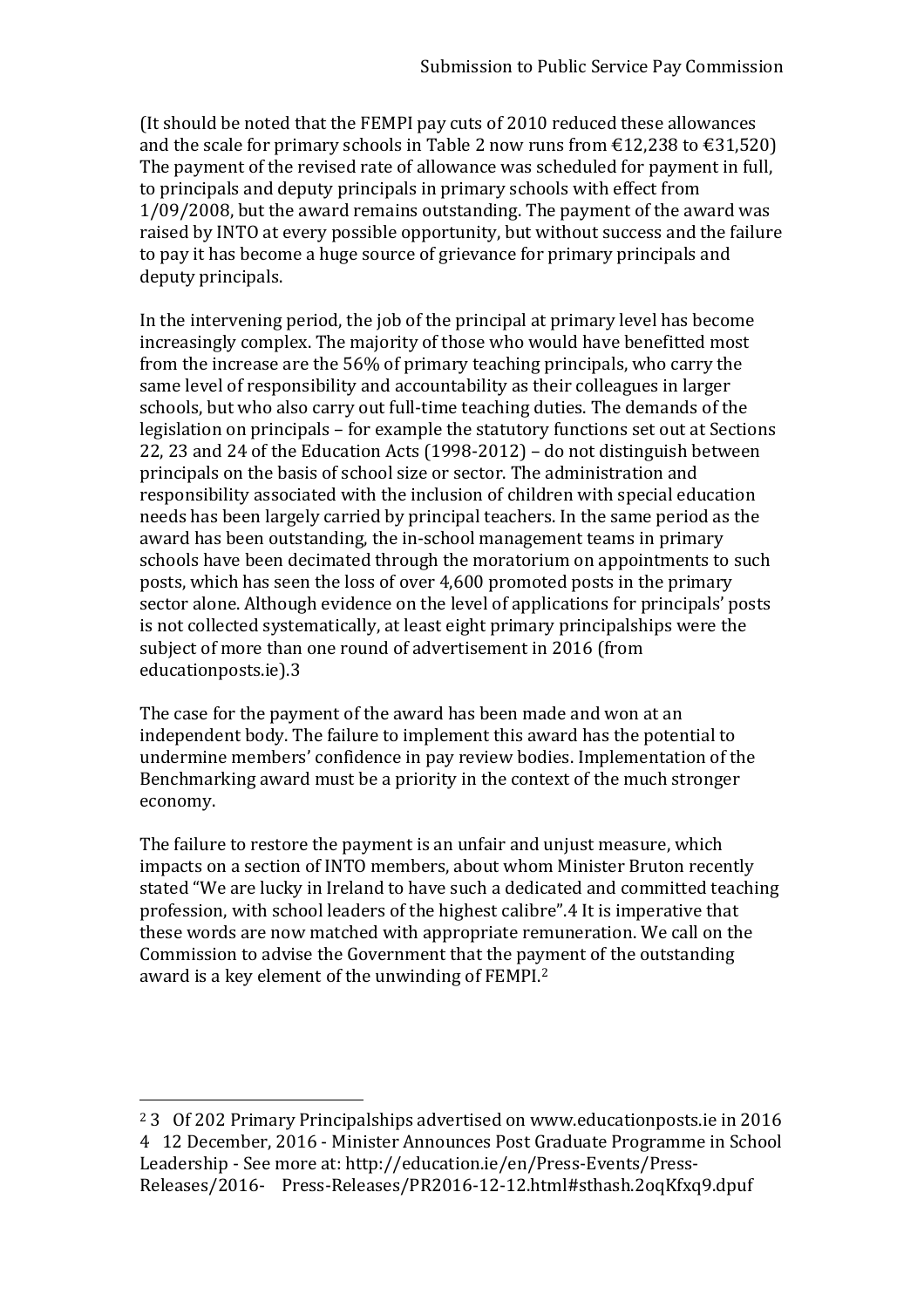## **Other outstanding awards/ claims**

The Teachers' Conciliation Council is established to provide a mechanism to resolve pay and other claims for teachers, in the absence of access to the dispute resolution mechanisms of the Workplace Relations Commission and the Labour Court. However, the prohibition on the payment of cost increasing claims during the period of austerity has prevented the resolution of pay anomalies in the normal manner. For example, the unions recently progressed a claim for the payment of the Secure Unit/Disturbed Adolescent Allowance to teachers who work in secure units/secure care settings. The Arbitrator, Mr Dan Murphy, found that the teachers in the schools associated with the secure units should also receive the allowance paid to the teachers in Oberstown and social care staff in the secure units. However, he went on to note a DPER letter which stated that "minor claims related to remuneration, were precluded under the provisions of the Financial Emergency Measures in the Public Interest (No. 2) Act, 2009" and concluded that "the parties should consult with each other on the options that may be open to them to give consideration to the assessment reached on the industrial relations substance of the case above at an appropriate time and in appropriate circumstances". This clearly demonstrates the impact of the FEMPI legislation on this and other legitimate salary claims.

We call on the PSPC to provide a roadmap towards payment of outstanding third party awards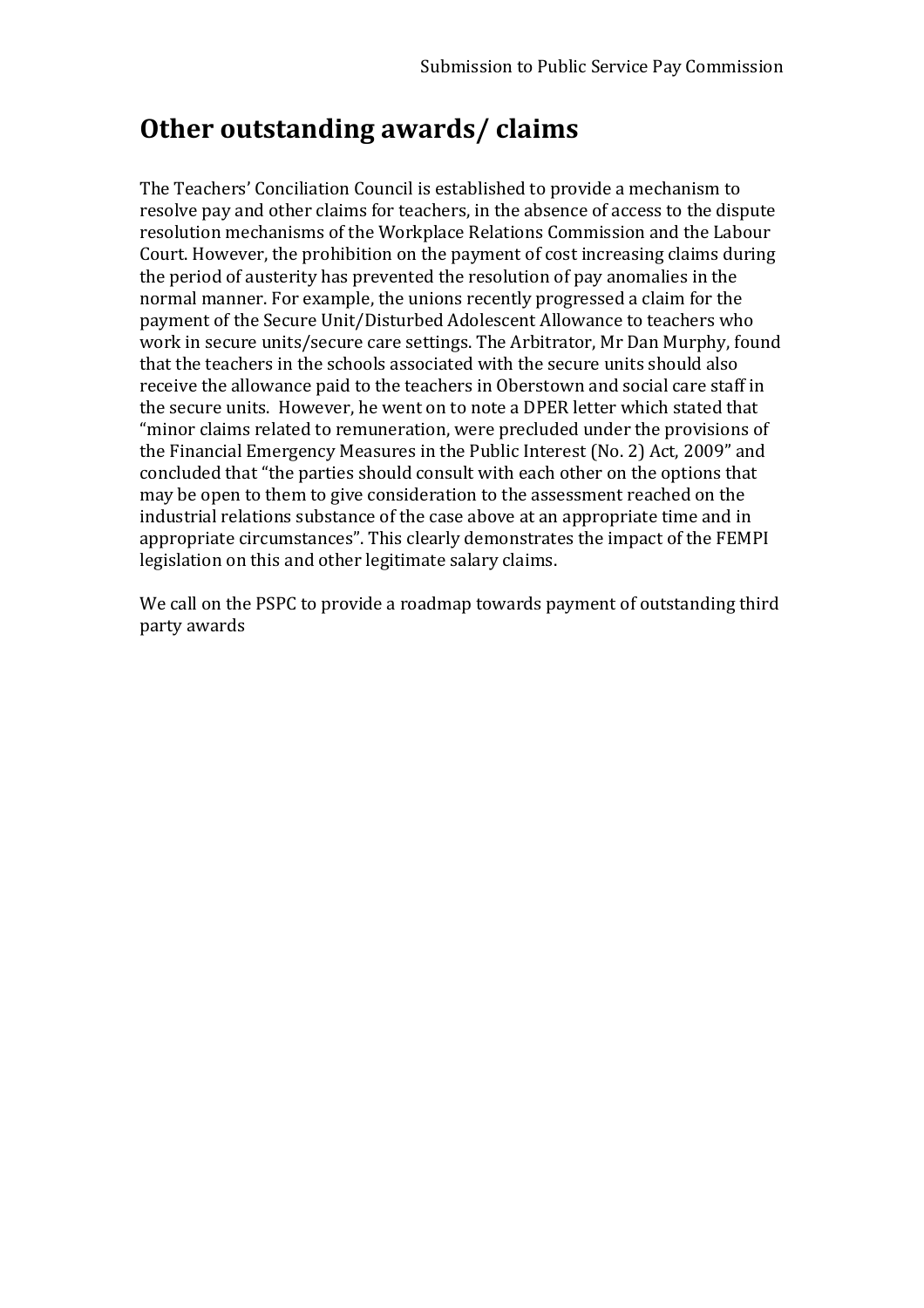# **Pensions**

INTO and TUI endorse the submission of the ICTU Public Services Committee to the Commission on the matter of pensions (sections 22-26 of PSC Submission). There have been repeated claims by Government representatives that the value of public service pensions has increased in recent years. That is not the case. In fact, there have been several adjustments to reduce the cost to the Exchequer.

Amongst the most significant of these were:

- (a) the 1995 integration with the State Pension;
- (b) the 2004 changes, raising the retirement age by 10 years (to 65) for new entrant teachers;
- (c) the introduction of the PRD (Pension Levy) in 2009; and
- (d) the putting in place of a career average pension scheme for new entrants from 1 January 2013.

The cumulative effect of these changes – incrementally reducing benefits while maintaining the level of normal employee contribution and introducing the PRD – has been very significant. The only sense in which the value of public service pensions may be perceived to have increased is by comparison with the devastation of occupational pensions in the private sector. Measures of value of this nature encourage an unacceptable "race to the bottom" in pension provision.

## **Actuarial Review of Value of Career Average scheme for Teachers**

The introduction of the career average pension scheme has a particular effect in eroding the value of teachers' pensions since the existence of a 27-point salary scale means that relatively few years, if any, of a teacher's career are spent at the top of the scale. Career average has less serious implications in the case of a worker with a short pay scale.

I

NTO and TUI recently (January 2017) asked Trident Consulting to assess the value to new entrant teachers of the Single Public Service Pension Scheme. Having examined the scheme using actuarial assumptions, Trident described its value as "modest". In typical teacher examples, the total annual cost of benefits ranges from 10.5% to 11.6% of salary. Of this cost, Trident found that a teacher at present pays 9.8% - 9.9% between pension contribution and PRD (Pension Levy).

These findings totally discredit statements about increased "value" of pensions. Under the Single Scheme the employer is contributing less than 2% per annum to a teacher's pension (less than 7% if the PRD is not regarded as part of the employee contribution), contrasting with the typical public service employer contribution of 20% found in the *Report of the Public Service Benchmarking Body* (December 2007, p. 74).

Addressing the imbalance of contributions is all the more urgent since there are now thousands of teachers in the Single Scheme. The Baseline Report (November 2014) on the DPER website indicates that at end-April 2014, 58% of scheme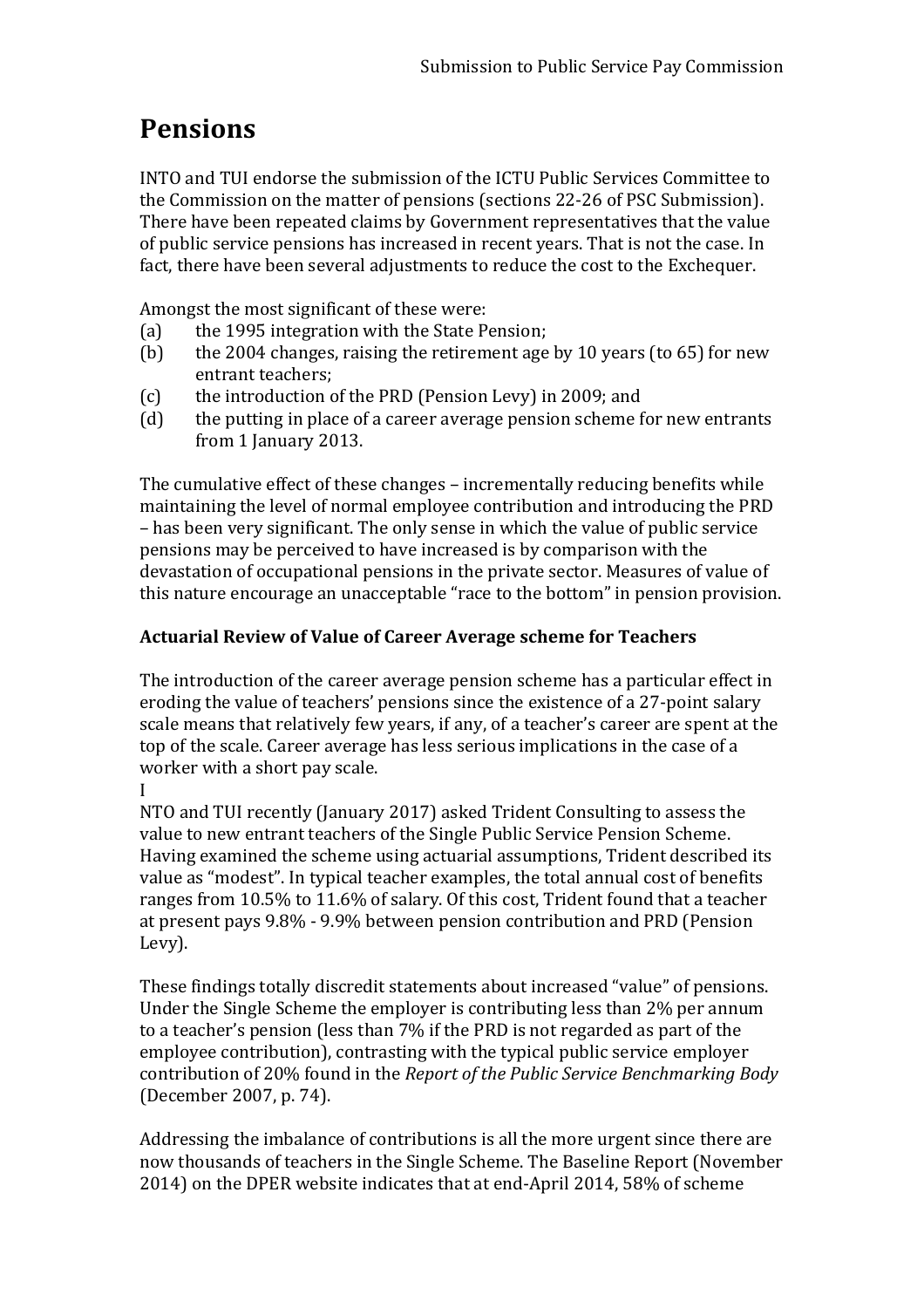members were in the education sector and that 9,322 members of the scheme were school staff. We estimate that at this stage there are some 20,000 education sector employees in the Single Scheme.

It is unacceptable that teachers should be required to contribute disproportionately to a scheme from which they get very little value. The so called "Single Scheme" is not a single scheme if its structure specifically disadvantages those such as teachers with longer pay scales.

In light of the foregoing, we call on the Commission to recommend:

- (a) that, with immediate effect, those in the Single Pension Scheme are no longer required to pay the pension levy (PRD); and
- (b) that the State authorities be required to carry out an actuarial review on independently agreed assumptions of the value of career average pensions for workers, such as teachers, with longer pay scales.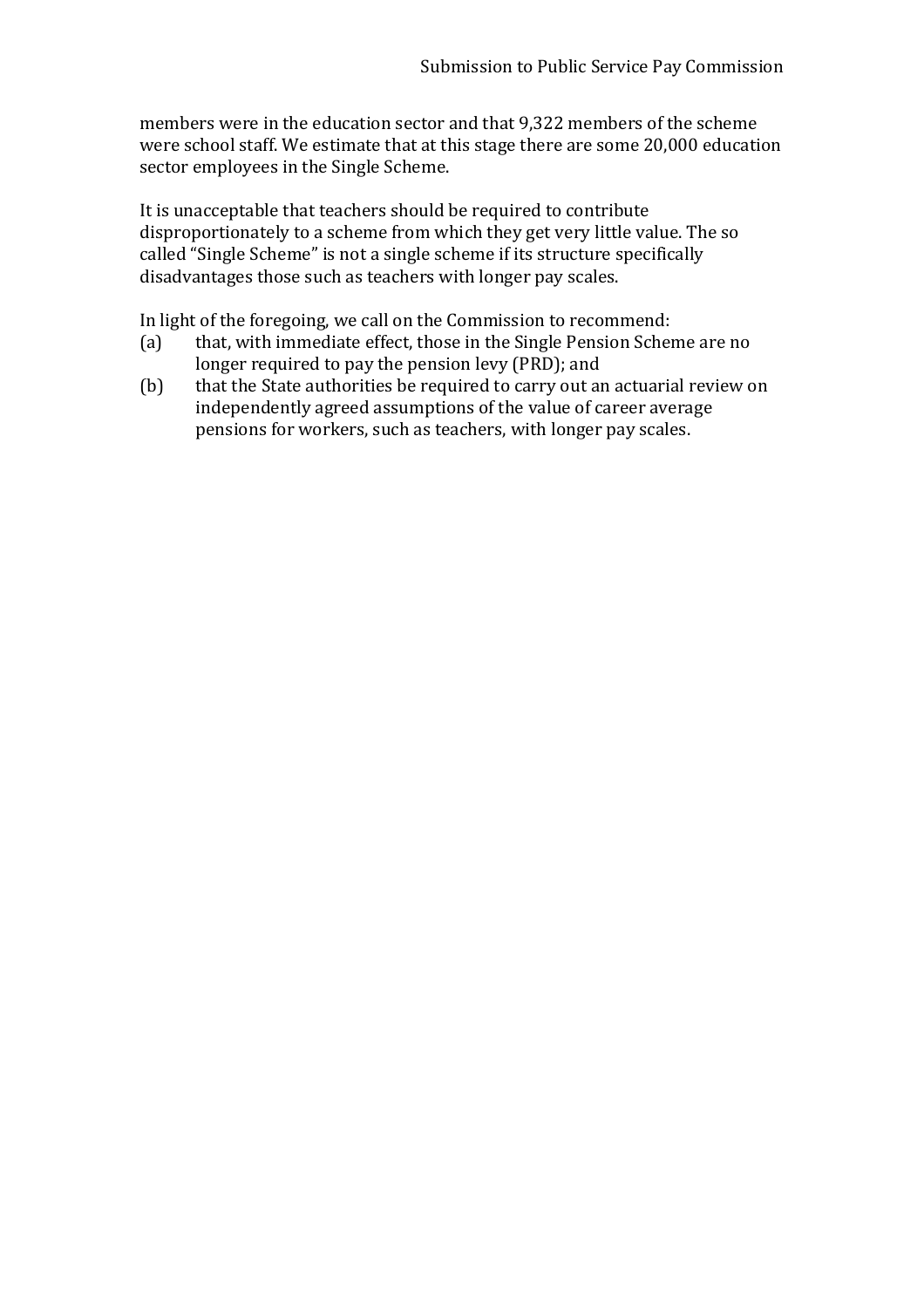## **Commitment to Ongoing Public Service Reform**

Teachers and lecturers at all levels in the education system have demonstrated commitment to ongoing public service reform. In the education sector, this has resulted in a high level of public confidence in the education system. The recent Public Sector Trends 2016 (IPA)5 stated that education is Ireland's best scoring public service, in terms of public perception. Ireland performs significantly above average in the OECD Programme for International Student Assessment (PISA) in reading, science and mathematics.

## **Primary Education**

All through the recession primary teachers continued to cooperate with reforms in education as part of general public service reform. Teachers' commitment to enhancing education provision underpins their approach to fulfilling their responsibilities as primary teachers. Specifically, primary teachers have embraced revised curriculum developments, currently the Primary Language Curriculum, but to include mathematics and other subjects in future. Primary teachers have implemented the use of new report cards and the Education Passport, a reporting system on children's progress and achievement for transfer to post-primary education. Primary teachers have taken a more active role in supporting their new colleagues by upskilling in mentoring as part of the National Induction Programme for teachers, as well as supporting and advising student teachers on extended placements in their schools. Primary teachers have embraced inclusion and support the enrolment of children with special educational needs, children for whom English is an additional language, and migrant children. Primary teachers are implementing a new approach to allocating additional teachers to schools to support children with special educational needs, an approach which places additional demands on principal teachers and leadership teams at school level. Primary teachers continue to cooperate with revised arrangements for school inspections and evaluations.

## **Post Primary (TUI)**

 $\overline{a}$ 

Very significant reform in the post-primary sector has been led and facilitated by teachers. Perhaps the most profound change has been in the composition of the student cohort, which is now far more diverse than was previously the case, including, as it does, increased numbers of international students (for many of whom English is not a first language) and, in pursuance of the national policy of inclusion, students with special educational needs in integrated mainstream settings. The increased diversity in the student cohort has necessitated major pedagogical development – particularly in relation to differentiated 3and customised teaching and learning. This has been pioneered and implemented by teachers. The members of the Teachers' Union of Ireland are currently implementing a key reform at Junior Cycle, having negotiated a comprehensive agreement in this regard with the Department of Education and Skills. Teachers

<sup>3</sup> 5 Public Sectors Trends 2016, Research Paper No. 19-Institute of Public Administration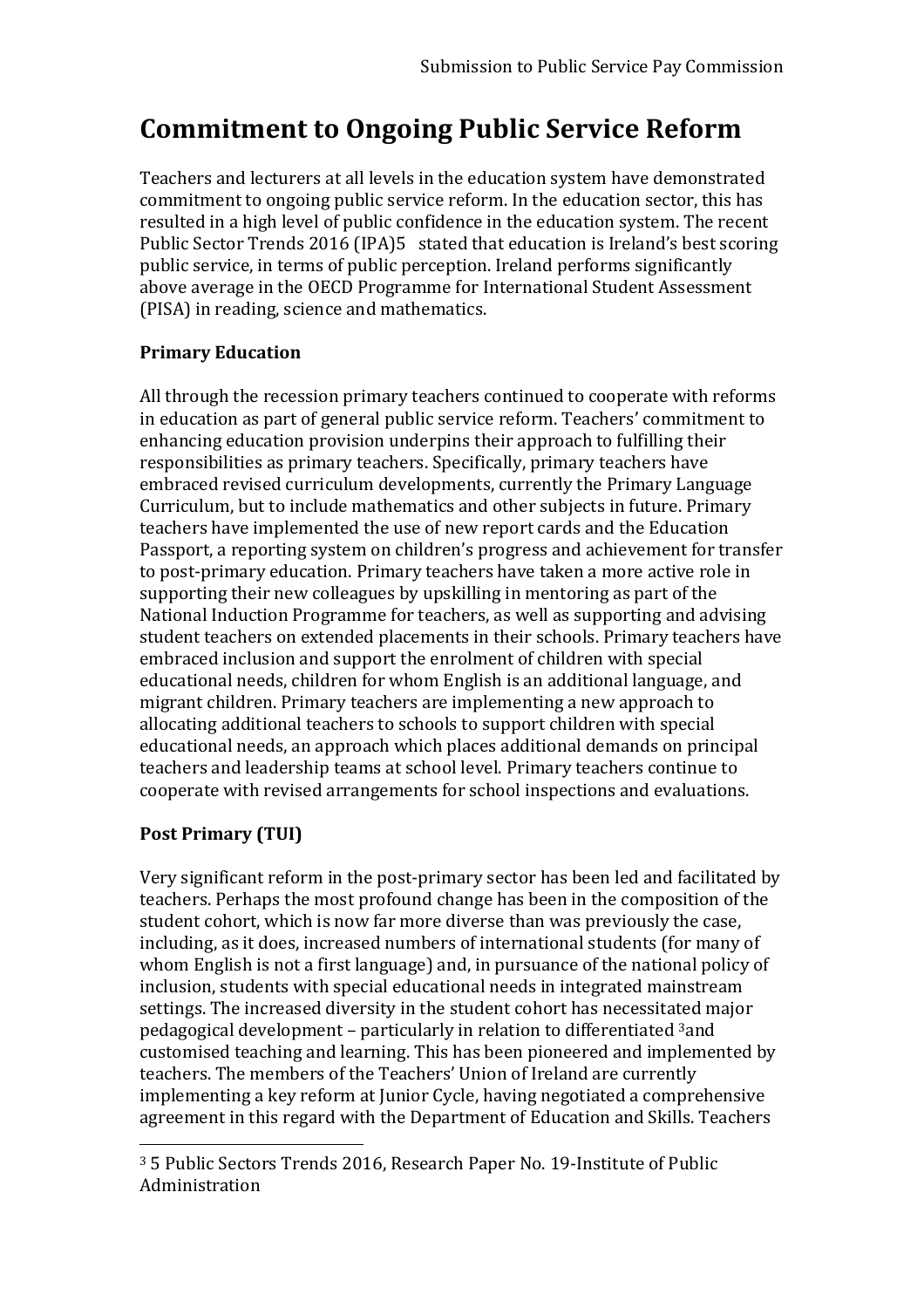are also engaged in a variety of initiatives and developments that strengthen the collegial and collaborative working environment. These involve the National Induction Programme and a more integrated, coherent and innovative approach to School Self Evaluation and review. Increasingly, teachers are engaged in initiatives that address the needs of marginalised students, whether they arise from behavioural issues, family circumstances, ethnicity or sexual identity. In this regard there is demonstrably greater connectivity between schools and the communities they serve as well as enhanced collaboration and communication between schools and other agencies. All of these developments have proceeded in spite of severe resource constraints and cutbacks.

## **Further and Adult Education (TUI)**

The Further Education and Training (FET) Sector has seen major restructuring in recent years; the establishment of Education and Training Boards (ETBs); the integration of FÁS (the National Training Agency into ETBs); the establishment of QQI (Quality and Qualifications Ireland) and the establishment of SOLAS, a body charged with funding, co-ordinating and monitoring a range of FET provision. All these developments have significantly changed the work practices of FET staff at a time when a public service moratorium placed severe constraints on the sector and staff were required to work additional hours for no additional payment.

In 2015, 131,805 places were offered under FET full-time courses with over 350,000 citizens in total engaging in FET training. The FET sector has cooperated with this increase in learner numbers whilst complying with new assessment policies and procedures, including programme development, and establishing protocols for recognising the prior learning of our students. FET staff have ensured that all Irish citizens have the opportunity to access, transfer within and progress through the National Framework of Qualifications. FET staff have championed the plight of the disadvantaged and under-privileged adult learner at a time when resources were constrained within our schools/colleges and centres. New organisational design structures are currently being negotiated within the sector and new quality assurance procedures are being developed which will, once again, result in a change in the work practices of FET staff.

## **Higher Education (TUI)**

Academic staff in the Institute of Technology sector have implemented change that is transformative in its effect. Because of the dynamic nature of the service provided and the need for programme provision to be responsive to regional and national economic priorities, the pattern of change is organic and ongoing. This has been the case in spite of what has been widely recognised, not least by Government, as a crisis in funding and other resourcing since 2008. Savage cuts in funding have had a devastating effect on higher education in Ireland. In Institutes of Technology alone, funding fell by €190m (35%) between 2008 and 2015. Over the same time period, student numbers rose by over 21,400 (32%) while 535 (9.5%) lecturing positions were lost.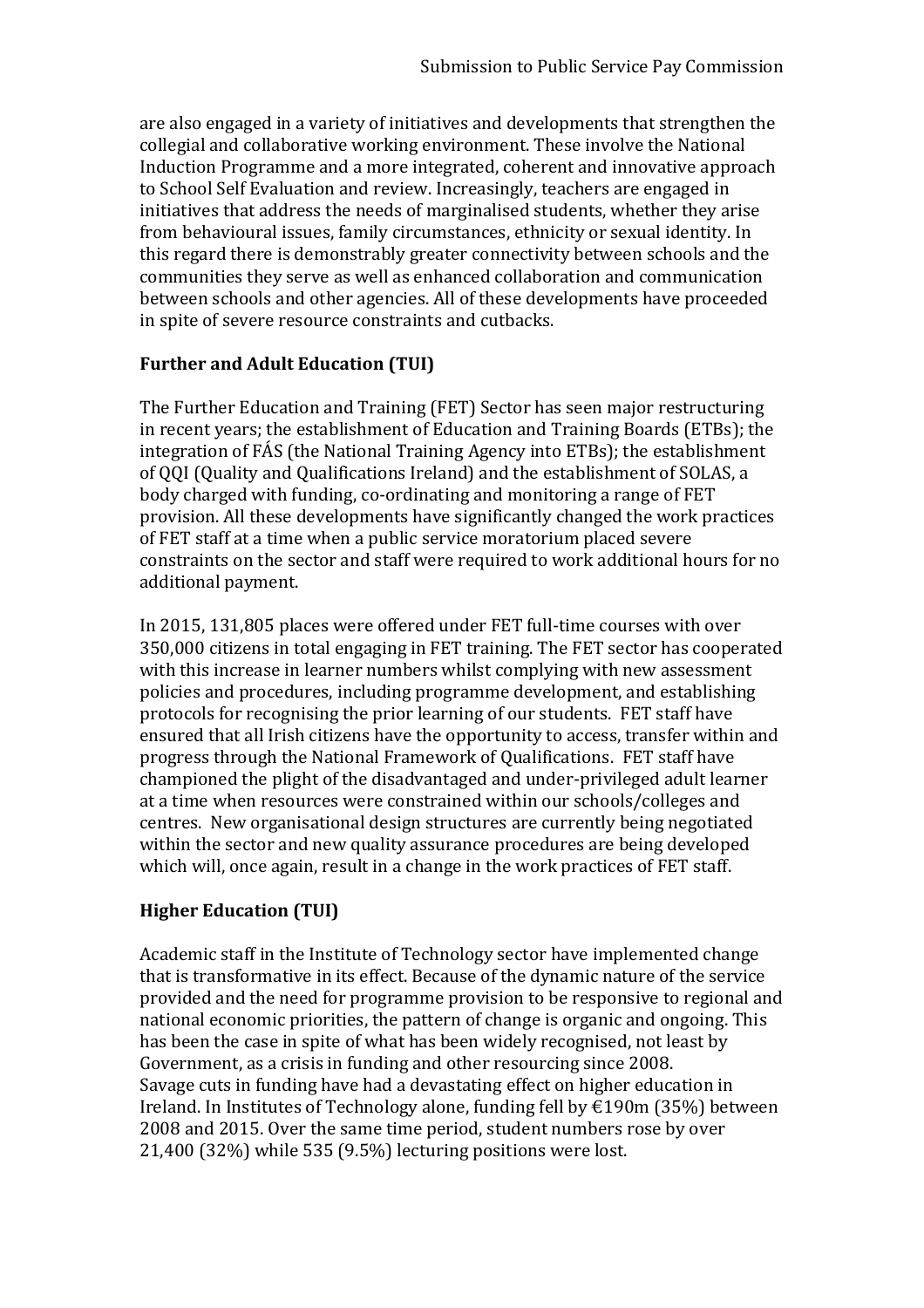Meanwhile, the OECD Education At A Glance (September 2016) indicators confirm that the ratio of students to teaching staff in Irish third level institutions is 20:1, significantly above the international average of 17:1. Cutbacks have had a serious effect on the working conditions of lecturers and on student experience, with larger class sizes and less access to laboratories, equipment, materials and tutorials. Notwithstanding this, the Institutes of Technology enjoy a reputation for excellence and, as a result of the innovative ethic of the academic staff, have continued to expand the menu of programmes they provide which now range from Apprenticeships at level 6 on the National Framework of Qualifications to Doctoral programmes at level 10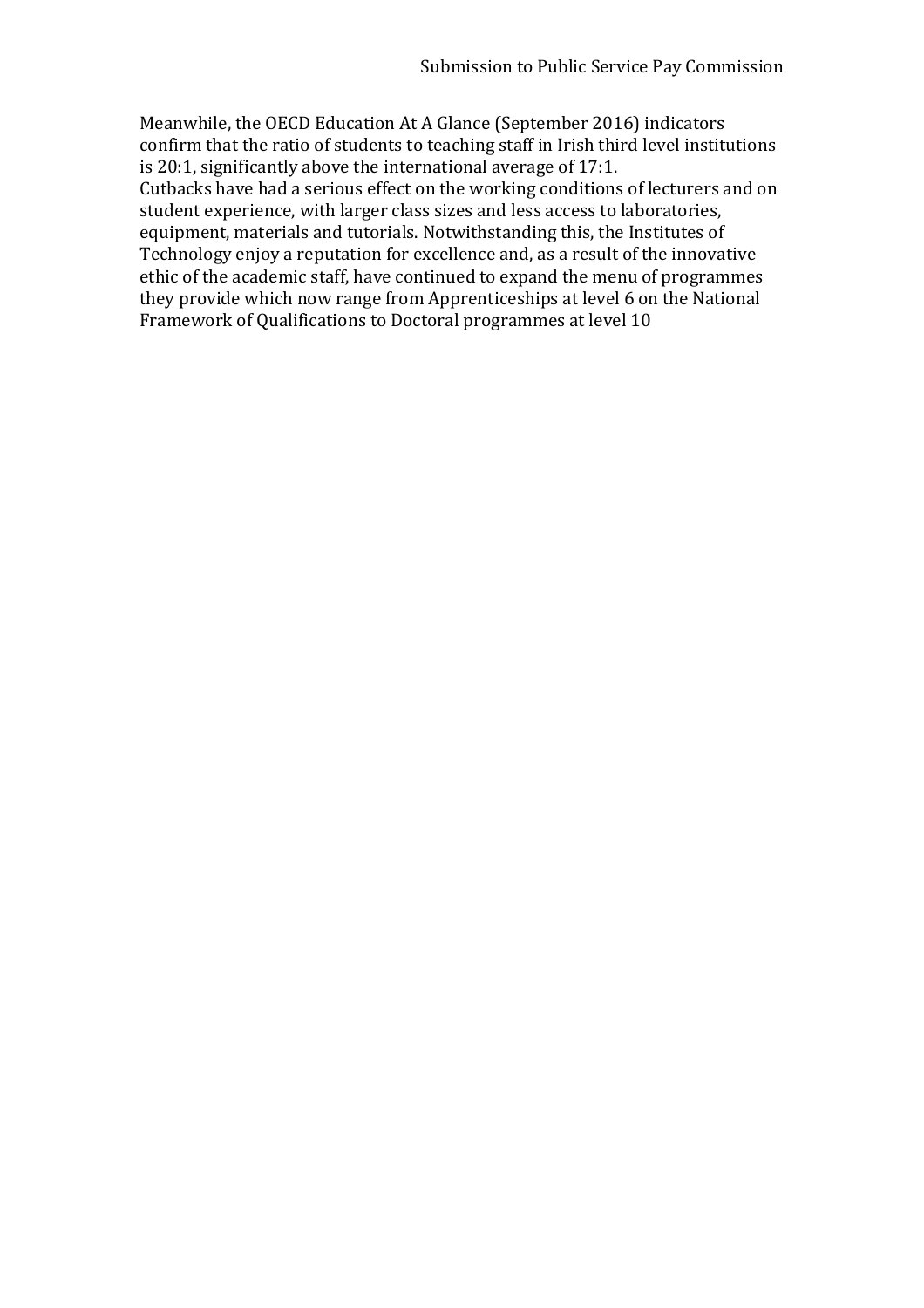## **Recruitment and Retention**

The Teaching Council, which has statutory responsibility for advising the Minister on Teacher supply, established a Technical Working Group to look at issues around teacher supply. The Council sent a report to the Minister in December 2015, but the advice remains unpublished.

There is evidence that teacher education courses continue to attract a high calibre of applicant. The Report of the International Review Panel on the Structure of Initial Teacher Education (ITE) Provision in Ireland (2012) noted "the high calibre of entrants to ITE in Ireland and concluded that the academic standard of applicants is amongst the highest, if not the highest, in the world."6 It is critical that teaching as a profession continues to recruit from the brightest and the best to ensure continuing improved outcomes for students. Remuneration is a key driver for recruitment and it is notable that the period 2011-2013 saw the first fall-off in demand for primary teacher education courses. This coincided with reductions in teacher pay, most significantly for new entrant teachers.

At post-primary there is evidence of teacher shortages in an increasing number of subject areas. Particularly acute problems are reported in respect of Irish, Home Economics, Modern Languages, Physics and, as the construction sector recovers, in the Materials Technology and Design subjects.

In recent years there has been a resurgence in recruitment of Irish teachers to work abroad, in particular in the UK and the Middle East. Over 1,500 primary teachers are on career break in the 2016/17 school year, and approximately 700 primary teachers leave the primary payroll each year, other than for retirement. The 2016/17 school year has seen a shortage of substitutes available to cover for illness and other short-term absences, despite almost 2,000 teachers completing teacher education courses. Similar shortages are apparent at post-primary level and have impacted negatively on schools' capacity to facilitate attendance by staff at continuing professional development (e.g. for Junior Cycle) and/or the release of teachers for the purpose of conducting Oral examinations for the State Examinations Commission.

In a survey conducted by the Guardian newspaper in 2016, 46% of teachers in England said that they were planning to leave the profession in the next five years.7 The English teacher unions – the NUT, the NASUWT and ATL – and independent studies all report that in excess of 50% of those who commence a career in teaching leave the profession within the first 5 years. The loss of experienced teachers in England has been accompanied by concerns about standards and outcomes for students.

It is imperative that teaching in Ireland remains a profession with high standards for recruitment, and a rate of remuneration to ensure the retention of experienced teachers.<sup>4</sup>

 $\overline{a}$ 

<sup>4</sup> 6 Report of the International Review Panel on the Structure of Initial Teacher Education Provision in Ireland: Review conducted on behalf of the Department of Education and Skills July 2012

<sup>7</sup> https://www.theguardian.com/education/2016/mar/22/teachers-planleave-five-years-survey-workload-england